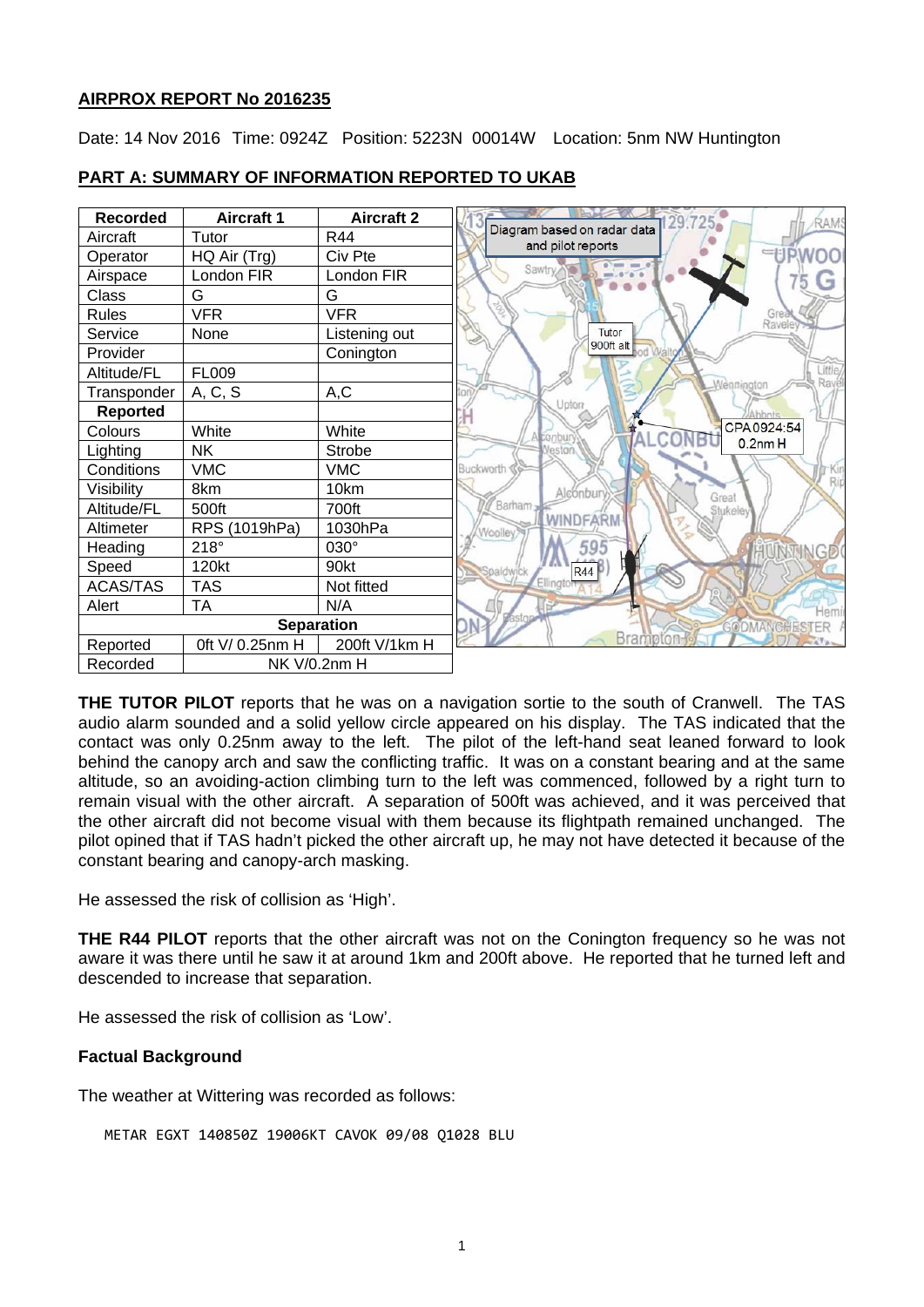## **UKAB Secretariat**

The Tutor and R44 pilots shared an equal responsibility for collision avoidance and not to operate in such proximity to other aircraft as to create a collision hazard<sup>1</sup>. If the incident geometry is considered as head-on or nearly so then both pilots were required to turn to the right<sup>[2](#page-1-1)</sup>. If the incident geometry is considered as converging then the R44 pilot was required to give way to the Tutor[3.](#page-1-2)

Figures 1 and 2 are radar screen shots taken from the NATS area radars. The Tutor is squawking 7001 and the R44 7000. Although the R44 pilot reported that he had Mode C switched on, it didn't display on the radar.



Figure 1 :0924:10 Figure 2 0924:54



#### **Comments**

#### **HQ Air Command**

The Tutor Pilot was conducting a low-level Navex on a standard route. Just prior to the event, he had been in receipt of a Traffic Service from Wittering when he was instructed to "Squawk 7000 and continue en-route". He then squawked 7001 (the low-level squawk) and very shortly afterwards had the Airprox. In hindsight it is not clear why Wittering released the Tutor so early and why the Tutor pilot accepted being released when there was still a portion of his route in range of the Wittering radar. This left electronic conspicuity and look-out as the remaining barriers; both of which worked to a degree. It is not clear why the TAS warning was so late (the TAS was set to 5nm range and switched ON as part of pre-take off checks); however it should be noted that the manufacturer's handbook states " The range at which an intruder is acquired depends on many factors, including the performance of the intruder's transponder and the geometry of the encounter. Not all intruders are acquired at the maximum range." The thickness of the canopy arch on the Tutor in being able to obscure other aircraft is well understood and Tutor pilots are trained to move their head in order to clear airspace obscured by the canopy arch. It appears that the R44 pilot visually acquired the Tutor before the Tutor pilot was prompted by his TAS and avoiding action was taken by both pilots.

#### **Summary**

 $\overline{a}$ 

An Airprox was reported when a Tutor and an R44 flew into proximity at 0924 on Monday 14<sup>th</sup> November 2016. Both pilots were operating under VFR in VMC, neither were in receipt of an ATS.

<span id="page-1-0"></span><sup>1</sup> SERA.3205 Proximity.

<span id="page-1-1"></span><sup>2</sup> SERA.3210 Right-of-way (c)(1) Approaching head-on.

<span id="page-1-2"></span><sup>3</sup> SERA.3210 Right-of-way (c)(2) Converging.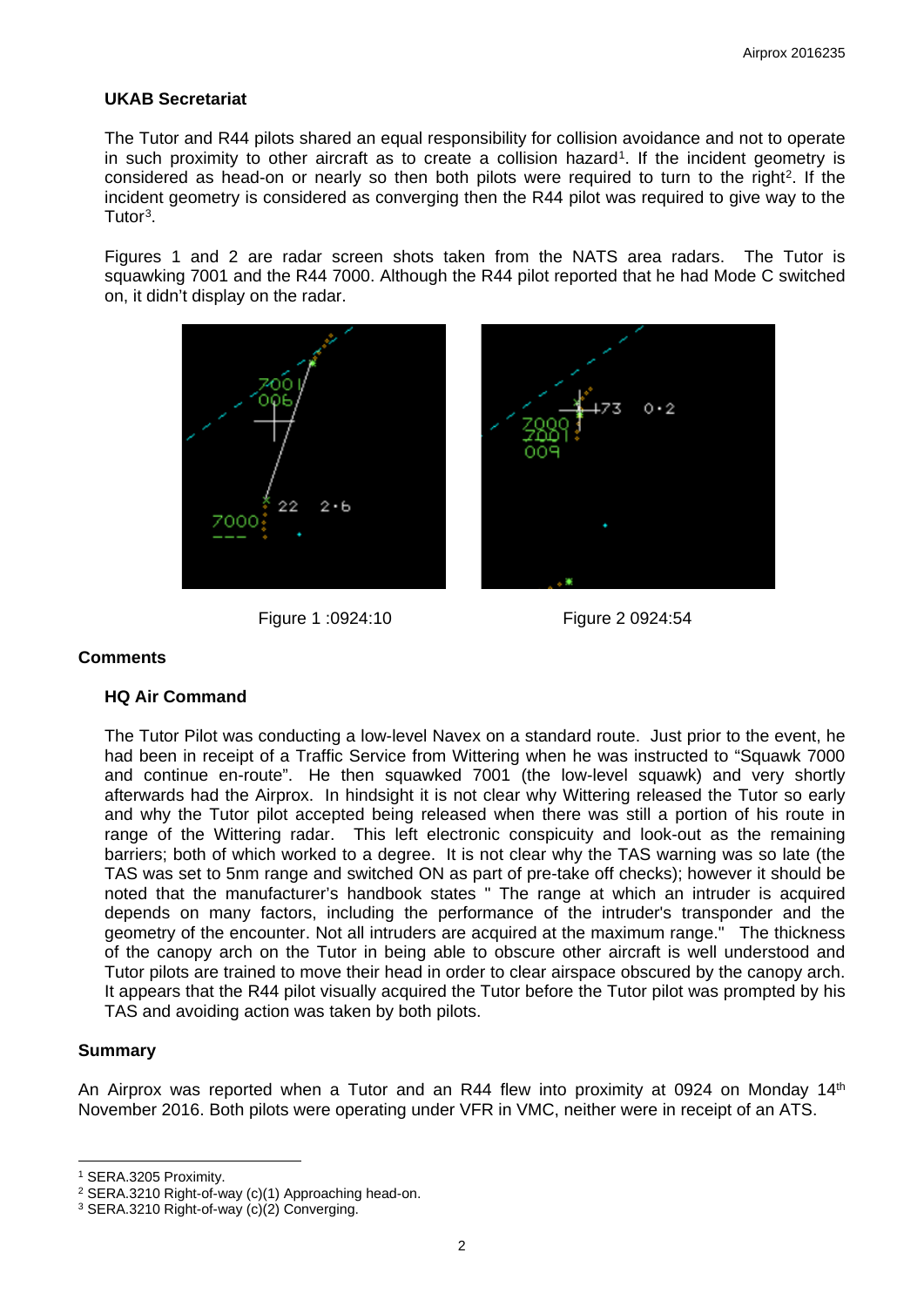# **PART B: SUMMARY OF THE BOARD'S DISCUSSIONS**

Information available consisted of reports from the pilots of both aircraft, and radar photographs/video recordings.

The Board were told that the Tutor pilot had been receiving a Traffic Service from Wittering prior to the Airprox, but had been told to go 'en-route'. This explained why he hadn't called Conington as he passed by, and the Board agreed that it was better to remain with a radar equipped ATSU for as long as possible. Recognising that he would have been nearing the edge of their radar cover at 18nms away, the Board nevertheless considered it a shame that Wittering couldn't have continued with the service for a few more miles because there might have been the opportunity to give Traffic Information on the conflicting traffic. The Board were perplexed as to why the Tutor's TAS had not alerted before it did, although there were known limitations on the Tutors' TAS due to the positioning of the antenna, and it was possible that it was obscured by the aircraft itself on this occasion. That said, although late, it did alert in time to allow the Tutor pilot to see the traffic and avoid it.

In looking at the actions of the R44 pilot, the Board noted his concerns about the Tutor pilot not being on the Conington frequency, but also thought that with so many airfields in the area, it was difficult for pilots to call each one as they passed. Although the pilot had reported that his Mode C was switched on, it wasn't showing on radar and the Board wondered whether it was unserviceable at the time. Noting that the pilot reported seeing the Tutor at 1km away, they thought that he had probably seen it with enough time to take effective avoiding action.

In assessing the effectiveness of the safety barriers associated with this incident, the Board concluded that the key factors had been that:

- **ATC Conflict Detection and Resolution** was **inapplicable** because neither pilot was receiving an ATS at the time.
- **Flight Crew Situational Awareness** was considered to be only **partially effective** because neither pilot had any Traffic Information on the other.
- **Onboard warning/collision avoidance equipment** was only **partially effective** because the Tutor pilot received a late TAS warning and the R44's Mode C was either off or not functioning.
- **See and Avoid** was considered to have been only **partially effective** because although both pilots saw each other and took avoiding action, the resulting separation was less than ideal.

The Board then looked at the cause of the Airprox. Some members thought that the Airprox could be described as a late sighting by both pilots, whilst others thought that both pilots had seen each other early enough to take timely avoiding action and so the incident represented routine operations in Class G airspace. After some debate, in the end the latter view prevailed and it was agreed that although they had seen each other later than desirable, the cause of the incident was a conflict in Class G resolved by both pilots. In assessing the risk, the Board quickly agreed that although safety had been degraded, both pilots had been visual with each other and had taken timely and effective avoiding action; there had been no risk of collision and the incident was assessed as risk Category C.

# **PART C: ASSESSMENT OF CAUSE AND RISK**

Cause: A conflict in Class G airspace resolved by both pilots.

Degree of Risk: C.